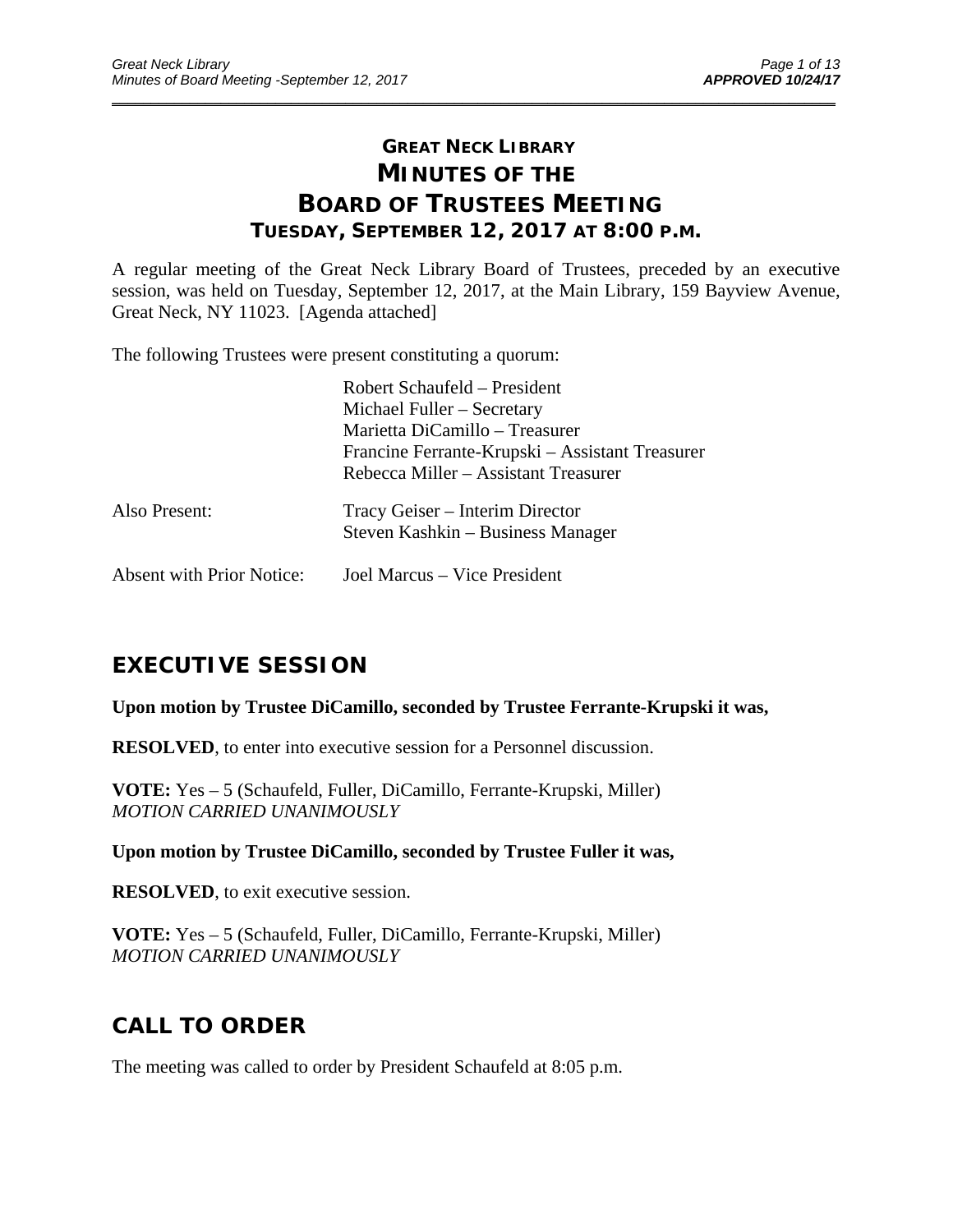# **NOMINATING COMMITTEE APPOINTMENT**

#### **Upon Motion by Michael Fuller, second by Rebecca Miller, and after discussion, it was,**

\_\_\_\_\_\_\_\_\_\_\_\_\_\_\_\_\_\_\_\_\_\_\_\_\_\_\_\_\_\_\_\_\_\_\_\_\_\_\_\_\_\_\_\_\_\_\_\_\_\_\_\_\_\_\_\_\_\_\_\_\_\_\_\_\_\_\_\_\_\_\_\_\_\_\_\_\_\_\_\_\_\_\_\_\_\_\_\_\_\_\_\_\_

**RESOLVED**, that the Great Neck Library Board of appoint Marianna Wohlgemuth to the Nominating Committee to fill the vacancy created by the resignation of Omer Soykan for the term ending January 2018.

**VOTE:** Yes – 3 (Schaufeld, Fuller, Miller) Opposed – 1 (Ferrante-Krupski) Recuse – 1 (DiCamillo) *MOTION CARRIED* 

*Public Comment: M. Wohlgemuth* 

## **MINUTES**

### **Regular Board Meeting**

**Upon motion by Michael Fuller, seconded by Marietta DiCamillo and after discussion, it was,** 

**MOVED,** that the Great Neck Library Board of Trustees approve the Minutes of the June 27, 2017 Regular Board Meeting as presented.

**VOTE:** Yes – 5 (Schaufeld, Fuller, DiCamillo, Ferrante-Krupski, Miller) *MOTION CARRIED UNANIMOUSLY* 

### **Special Board Meeting**

**Upon motion by Michael Fuller, seconded by Marietta DiCamillo and after discussion, it was,** 

**RESOLVED,** that the Great Neck Library Board of Trustees approve the Minutes of the July 25, 2017, and August 22, 2017 Special Board Meetings as presented.

**VOTE:** Yes – 5 (Schaufeld, Fuller, DiCamillo, Ferrante-Krupski, Miller) *MOTION CARRIED UNANIMOUSLY* 

## **TREASURER'S REPORT**

**Upon motion by Marietta DiCamillo, seconded by Rebecca Miller and after discussion, it was,** 

**RESOLVED,** that the Great Neck Library Board of Trustees accept the following financial reports which have been reviewed by the Finance Committee:

• September 12, 2017, Treasurer's Report;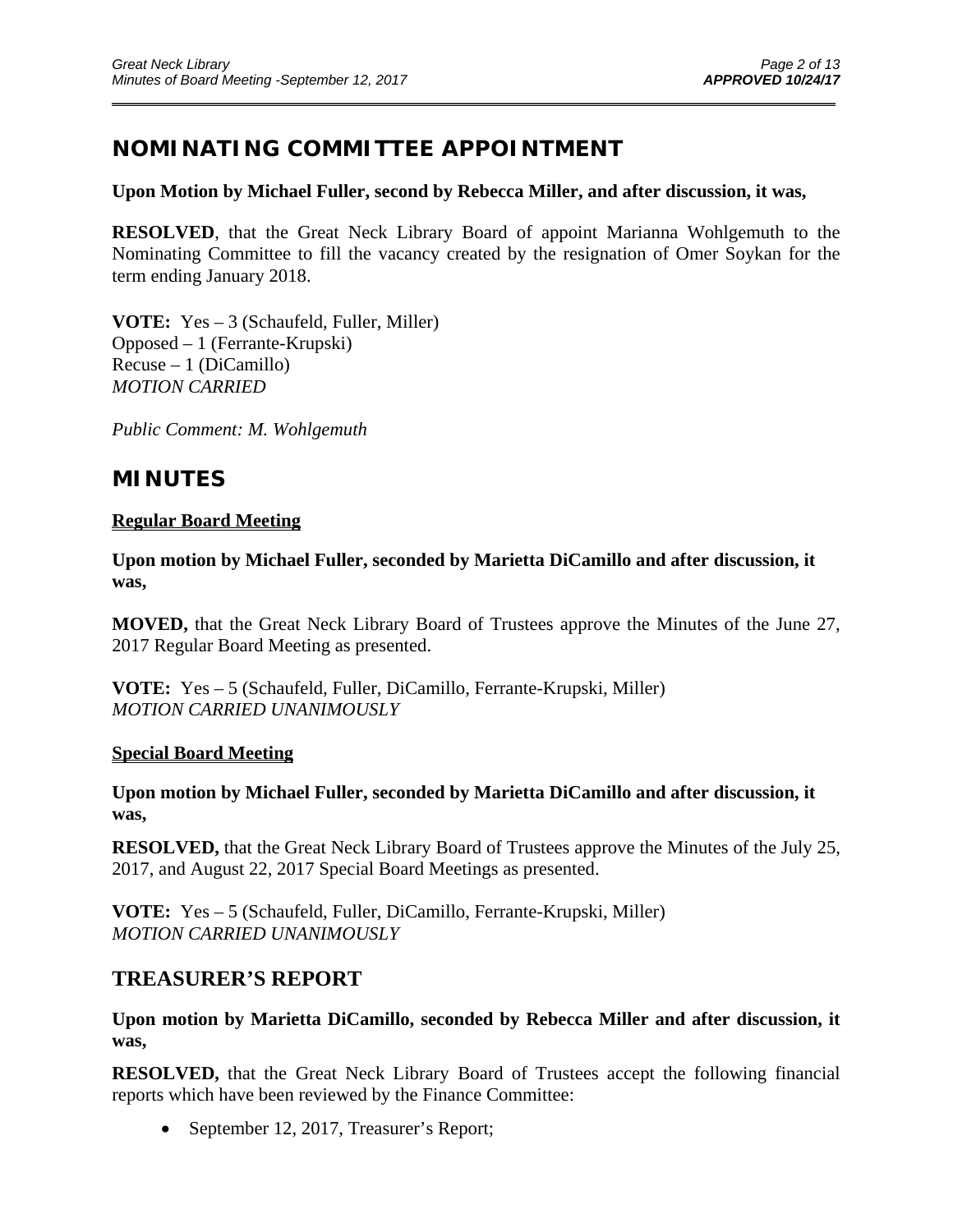Warrant dated July 14, 2017, which has been reviewed by the Treasurer, the sums set against their respective names, amounting in the aggregate to \$479,690.55.

\_\_\_\_\_\_\_\_\_\_\_\_\_\_\_\_\_\_\_\_\_\_\_\_\_\_\_\_\_\_\_\_\_\_\_\_\_\_\_\_\_\_\_\_\_\_\_\_\_\_\_\_\_\_\_\_\_\_\_\_\_\_\_\_\_\_\_\_\_\_\_\_\_\_\_\_\_\_\_\_\_\_\_\_\_\_\_\_\_\_\_\_\_

- Warrant dated August 8, 2017 through August 11, 2017, which has been reviewed by the Treasurer, the sums set against their respective names, amounting in the aggregate to \$295,846.27.
- Warrant dated August 28, 2017 through September 1, 2017, which has been reviewed by the Treasurer, the sums set against their respective names, amounting in the aggregate to \$117,528.30.
- Payroll Warrants for pay dates June 8, and June 22, 2017, which have been reviewed by the Treasurer, (in the amounts of \$145,469.75 and \$144,256.03, respectively,) for a total of \$289,725.78.
- Payroll Warrants for pay dates July 6, and July 20, 2017, which have been reviewed by the Treasurer, (in the amounts of \$174,730.51 and \$134,802.27, respectively,) for a total of \$309,532.78.
- Payroll Warrants for pay dates August 3, August 17, and August 31, 2017, which have been reviewed by the Treasurer, (in the amounts of \$139,975.58, \$204,276.58, and \$148,947.34 respectively,) for a total of \$493,199.50.

**VOTE:** Yes – 5 (Schaufeld, Fuller, DiCamillo, Ferrante-Krupski, Miller) *MOTION CARRIED UNANIMOUSLY* 

# **PAYROLL CHANGES**

**Upon motion by Marietta DiCamillo, seconded by Michael Fuller, and after discussion, it was,** 

**RESOLVED,** that the Great Neck Library Board of Trustees accept the Revised Payroll Change report of August 1 through August 31, 2017 as presented, which has been reviewed by the Finance Committee.

**VOTE:** Yes – 5 (Schaufeld, Fuller, DiCamillo, Ferrante-Krupski, Miller) *MOTION CARRIED UNANIMOUSLY* 

# **REPORTS**

### **Director Search Committee**

Trustee Miller reported that the committee of three public members, five staff members and the full Board of Trustees met to write and brainstorm the posting for the vacant Director position. The next steps are to post and draw candidates. She thanked the committee for their participation and reminded all that the next meeting is set for September  $13<sup>th</sup>$  at Main.

### **Branch Committee**

Trustee Fuller reported that a tentative date for the next meeting of October  $16<sup>th</sup>$  at Main is being looked into to follow up on the updating of the Station and Parkville Branches.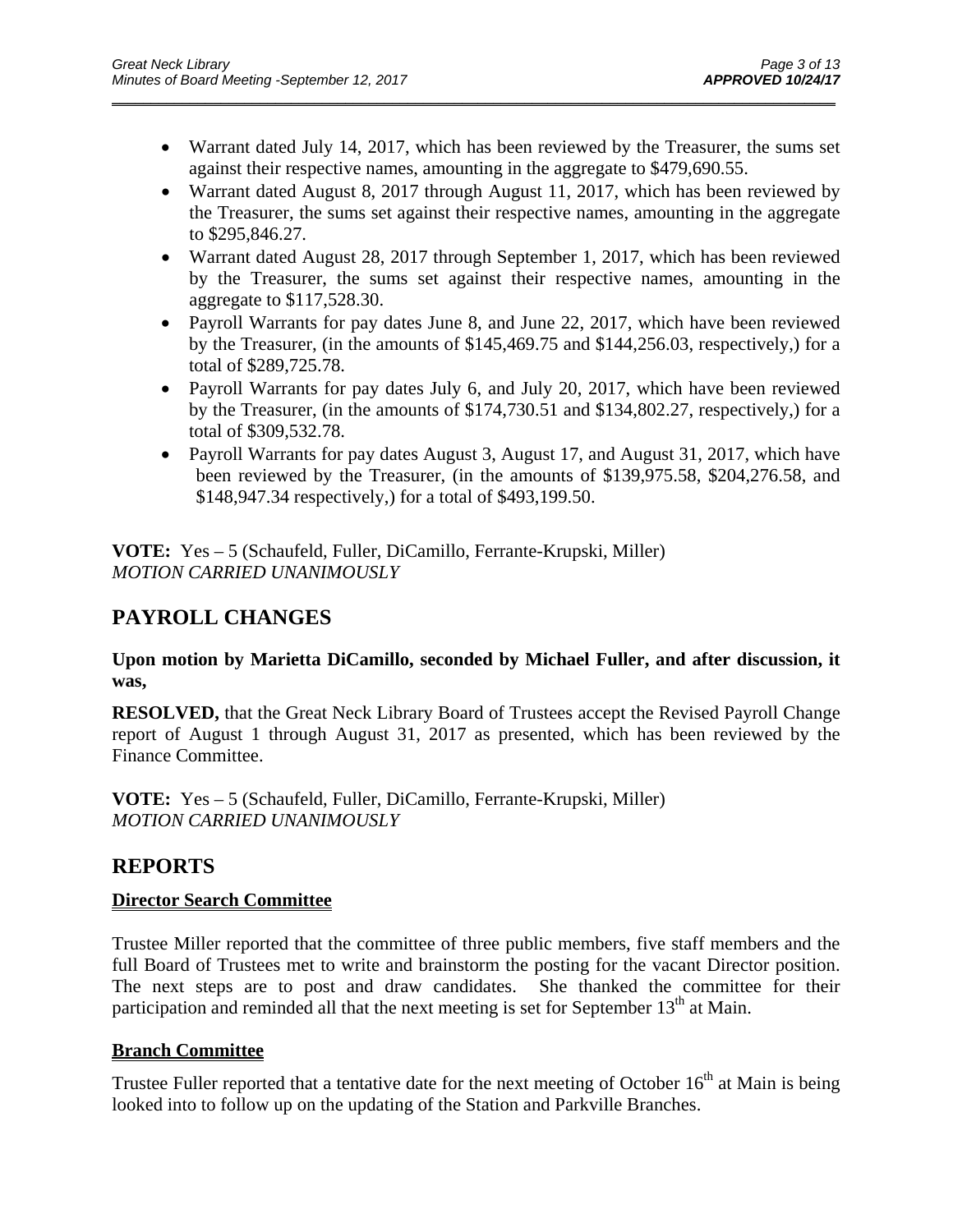Trustee Fuller also stated that the items needed for the Public Assembly Permit are on this evening's agenda for Board approval.

\_\_\_\_\_\_\_\_\_\_\_\_\_\_\_\_\_\_\_\_\_\_\_\_\_\_\_\_\_\_\_\_\_\_\_\_\_\_\_\_\_\_\_\_\_\_\_\_\_\_\_\_\_\_\_\_\_\_\_\_\_\_\_\_\_\_\_\_\_\_\_\_\_\_\_\_\_\_\_\_\_\_\_\_\_\_\_\_\_\_\_\_\_

*Board Comment: Trustee DiCamillo reminded Trustee Fuller that these meetings should take place at the branches and not at the Main Library.* 

#### **Main Building Committee**

President Schaufeld reported that interim landscaping has been done at the Main Library. He also reported that RFID installation is ongoing as well as issues with the HVAC units. The furniture has been received for the Local History Room. The next meeting is scheduled for Monday, September  $18<sup>th</sup>$  at Main.

#### **Policy Committee**

Vice President Marcus was not present to report.

#### **Programming Committee**

Trustee Ferrante-Krupski reported that new and ongoing programs are being enjoyed by all and that the Committee will meet on October 3rd to discuss future programs.

#### **Fundraising Committee**

Trustee Ferrante-Krupski noted that prior meetings were cancelled and there was no update to report.

#### **Long Range Planning Committee**

President Schaufeld reported as Trustee Marcus was not present. The committee met last evening and assignments were given to members.

Trustee DiCamillo spoke on an evaluation survey that will be developed for staff and patrons to gauge where goals had been met/unmet. Interim Director Tracy Geiser reported that Adam Hinz had already completed this task.

#### **Grants**

Interim Director Tracy Geiser reported that digitization grants are still being explored and that we are still awaiting a response to the STEM grant that was previously applied to.

#### **Staff Reports**

No Comment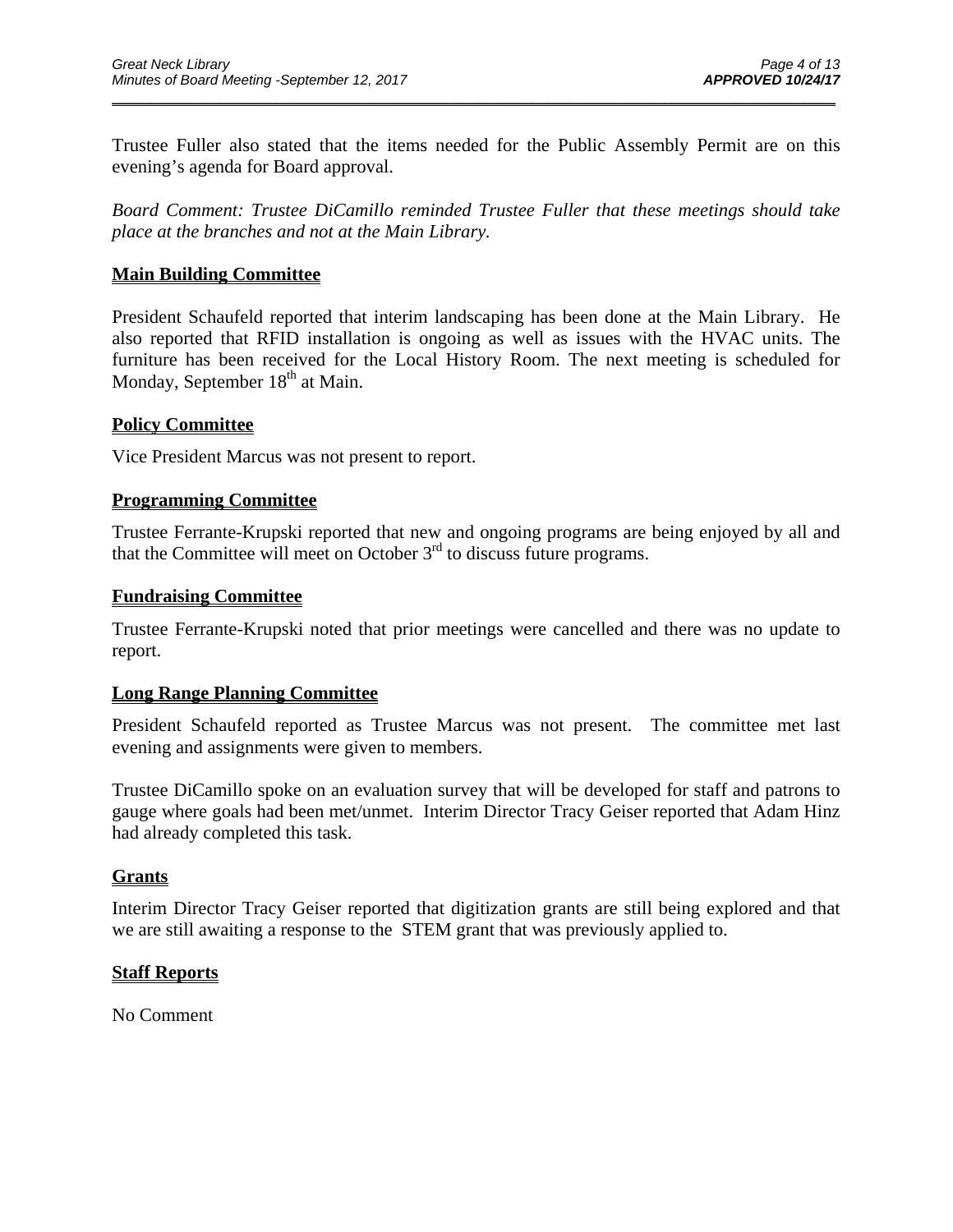### **Interim Director's Report**

Interim Director Tracy Geiser reported that the furniture for Local History room and the Children's room has been received and set up. She has also met with staff to facilitate a plan to set up the Local History room.

\_\_\_\_\_\_\_\_\_\_\_\_\_\_\_\_\_\_\_\_\_\_\_\_\_\_\_\_\_\_\_\_\_\_\_\_\_\_\_\_\_\_\_\_\_\_\_\_\_\_\_\_\_\_\_\_\_\_\_\_\_\_\_\_\_\_\_\_\_\_\_\_\_\_\_\_\_\_\_\_\_\_\_\_\_\_\_\_\_\_\_\_\_

#### *Public Comment: L. Mattson, D. Hwee*

Text of the Interim Director's written report dated September 5, 2017 below:

#### ADMINISTRATION:

- On July 24, we lost a long-time and beloved staff member, Reference Librarian, Jonathan Aubrey. Discussion is underway on how best to memorialize Jonathan.
- Ruth Klement was posthumously awarded the National Library Week Award on April  $19<sup>th</sup> 2017$ . Her husband, Joe Klement, was there to receive her award.
- We are hiring four clerks who will work between the branches. Two positions have already been filled and we are still interviewing to fill the last two.
- We are currently interviewing for the fulltime Reference Librarian position.
- We recently hired our new part time bookkeeper position who will begin on Monday, September 11.
- We are currently accepting applications for the part time Children's Librarian position.
- We are currently accepting applications for the fulltime Administrative Assistant position.
- Our September Staff meeting will be an Active Shooter training presented by our security company. I am working with Charlie and Holly on an Evacuation Plan to present to the staff for the November Staff meeting.
- Congratulations to Ever Zelaya who is getting married this week.
- Steve, Jill and Holly will be attending NYS Retirement workshops this month to learn about the new changes that will be in our future.
- With the Jewish holidays upon us please remember that Station and Lakeville will be closed on September 20, 21, and 30. All buildings will close at 5pm on September 29.

#### MAIN:

- The new museum pass reservation system is just about complete. Plymouth Rock has set up our reservation page and staff is now being trained. We will go live beginning September  $5<sup>th</sup>$ . We are planning on setting up patron training sessions.
- We now have a new walk off mat installed at the Main doors. It is replacing the slippery steel mat.
- The RFP for a General Contractor for our Landscaping project has gone out. Proposals are due in by September  $8<sup>th</sup>$ .
- The Main building is now wired for a burglar alarm and we are connected to Central Station.
- SPOT is up and running at Main and Lakeville. PC Wizard is working out the kinks at the Station and Lakeville branches.
- There are a few punch list items that are still not 100% complete. Representatives from VRD, Calgi and KG&D are continuing to work on the malfunctioning HVAC unit located above the Reference office. VRD will also be in to correct the two water leaks in the vestibule and at the Circulation desk.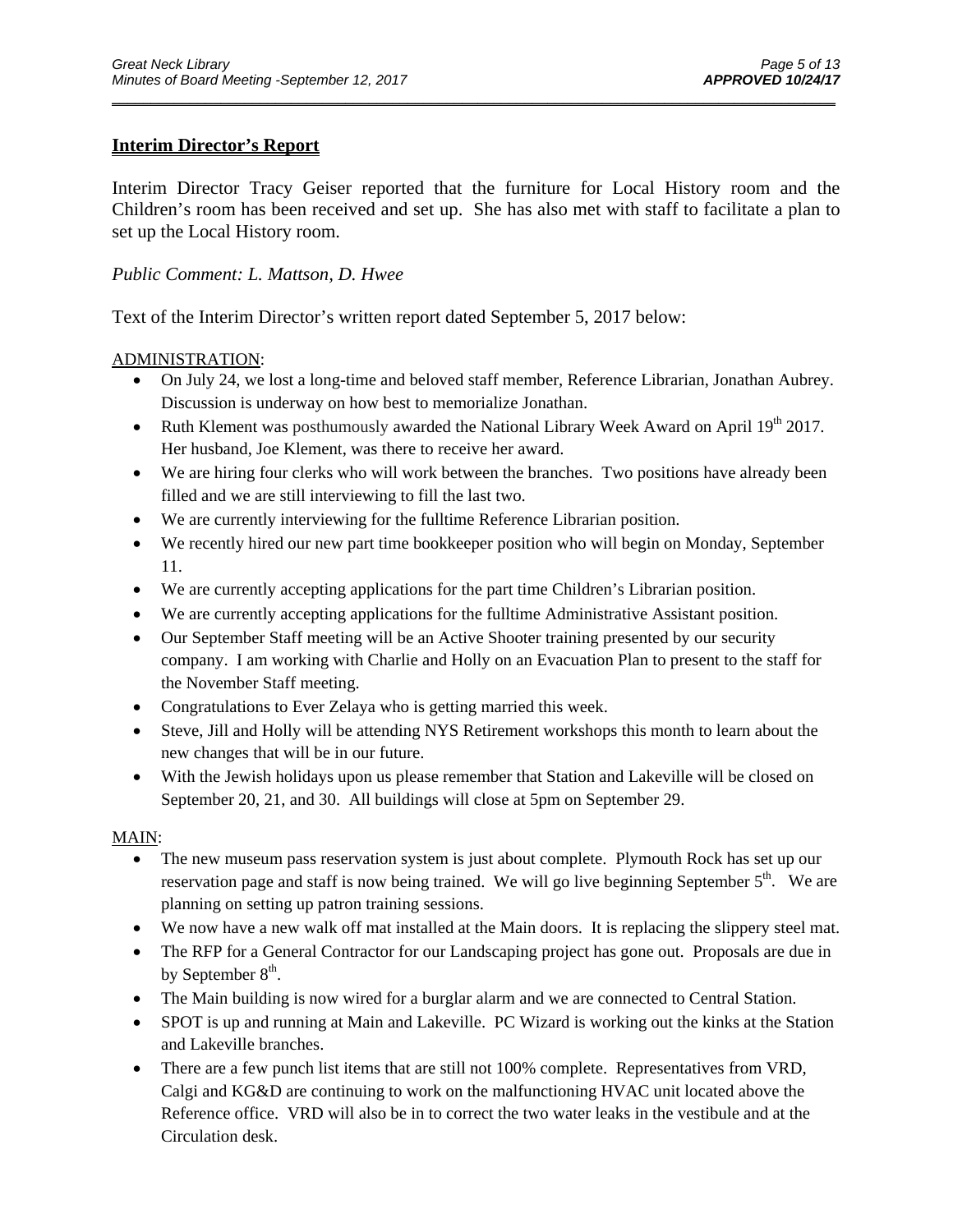• The furniture for the Local History Room and Children's Room will be installed on September  $8<sup>th</sup>$ and  $9<sup>th</sup>$ .

\_\_\_\_\_\_\_\_\_\_\_\_\_\_\_\_\_\_\_\_\_\_\_\_\_\_\_\_\_\_\_\_\_\_\_\_\_\_\_\_\_\_\_\_\_\_\_\_\_\_\_\_\_\_\_\_\_\_\_\_\_\_\_\_\_\_\_\_\_\_\_\_\_\_\_\_\_\_\_\_\_\_\_\_\_\_\_\_\_\_\_\_\_

- RFID tagging is complete as well as the running of the data and electric cables for the gates. The gates are currently being installed at the Main building. After Main is complete the branches will be done then on to the installation and training of the staff on the self-check out machines.
- Using our 2017 Bullet Aid Grant monies, we will be purchasing a new microfilm/fiche reader for the Reference Department. Margie Chodosch and Irina Zaionts are continuing to look in to digitization grants to convert our newspapers in to microfiche.
- Our catalog Sierra, was recently upgraded to version 3.1 but version 3.2 is now out and we are awaiting our scheduled upgrade date. It will be done early in the morning before the library opens.
- Roma Landscaping planted and mulched the front of the building on August  $22<sup>nd</sup>$ . This is a short term solution before our actual landscaping project comes in to play.
- The library will have a table at the AutoFest in Great Neck this year on Sunday, October 15 from 12-5pm.
- Meet the Candidates Night has been changed from Tuesday, October 10 to Wednesday, October 18 to be held at the Main building from 7:30-9pm.

#### BRANCHES:

- I am working with Charlie Wohlgemuth on obtaining quotes from architects to draw up plans of Parkville so that we can receive our Certificate of Occupancy from the Town. We currently have 2 quotes and are waiting on 1 more.
- The Space Planner RFP's for Station and Parkville branches have gone out. Steve Kashkin is currently working on the comparison sheets from the architects. These will be presented at the next Branch Committee meeting.

## **OLD BUSINESS**

## **(a) Policy Manual Changes**

## **a. Revise Section 800-40/Displays-Third Read & Vote**

### **Upon Motion by Michael Fuller, seconded by Marietta DiCamillo, and after discussion, it was,**

**RESOLVED,** that the Great Neck Library Board of Trustees accept the changes to Section 800-40 (Displays) and that it be incorporated in the Board Policy Manual accordingly. [copy attached]

**VOTE:** Yes – 5 (Schaufeld, Fuller, DiCamillo, Ferrante-Krupski, Miller) *MOTION CARRIED UNANIMOUSLY* 

## **b. Revise Section 700-60/DVD Circulation Policy & Regulations-Third Read & Vote**

**Upon Motion by Michael Fuller, seconded by Francine Ferrante Krupski, and after discussion, it was,**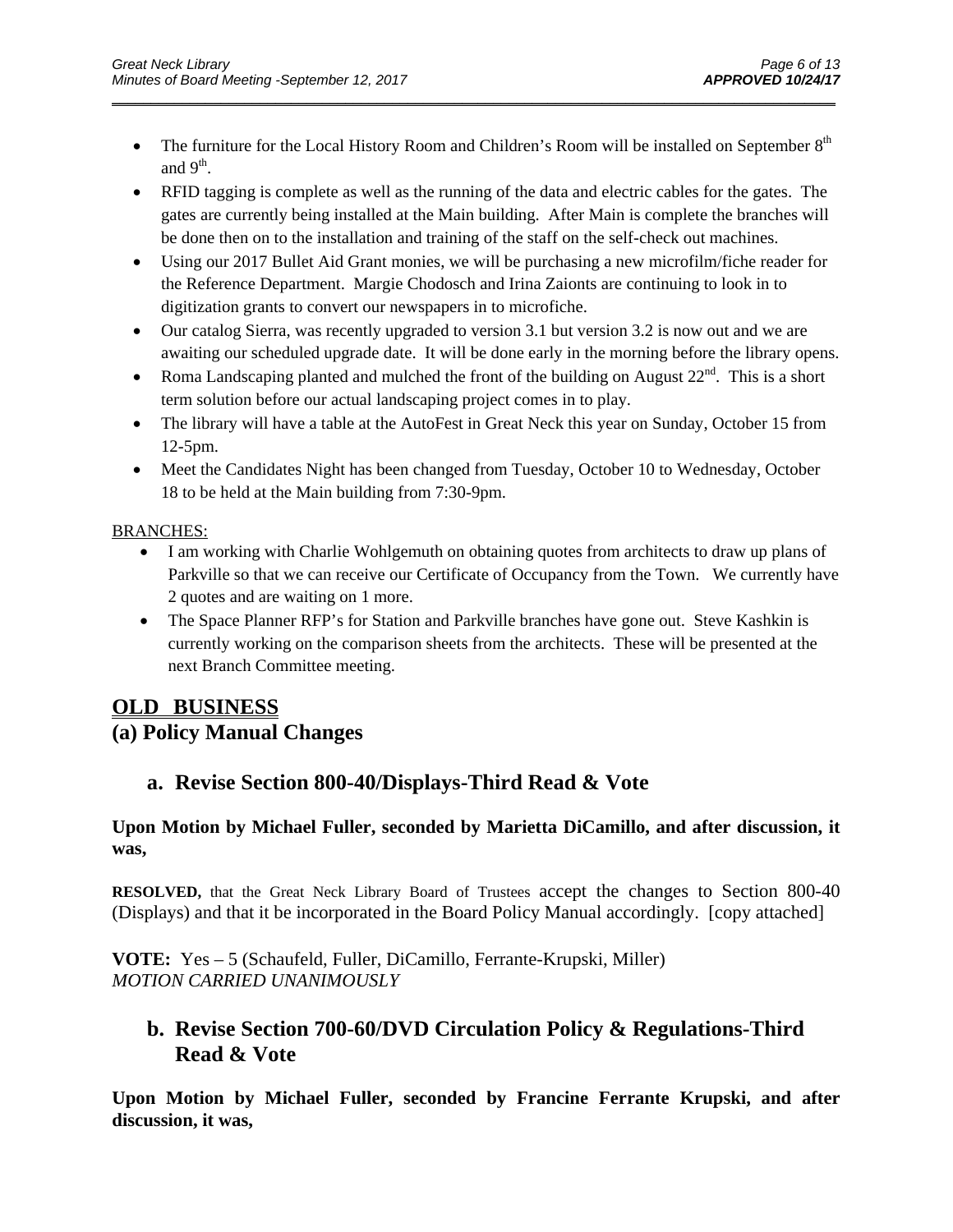**RESOLVED,** that the Great Neck Library Board of Trustees accept the changes to Section 700- 60 (DVD Circulation Policy & Regulations) and that it be incorporated in the Board Policy Manual accordingly. [copy attached]

\_\_\_\_\_\_\_\_\_\_\_\_\_\_\_\_\_\_\_\_\_\_\_\_\_\_\_\_\_\_\_\_\_\_\_\_\_\_\_\_\_\_\_\_\_\_\_\_\_\_\_\_\_\_\_\_\_\_\_\_\_\_\_\_\_\_\_\_\_\_\_\_\_\_\_\_\_\_\_\_\_\_\_\_\_\_\_\_\_\_\_\_\_

**VOTE:** Yes – 5 (Schaufeld, Fuller, DiCamillo, Ferrante-Krupski, Miller) *MOTION CARRIED UNANIMOUSLY* 

*Public Comment: N. Penner* 

## **c. Revise Section 700-45/Overdue Notices, Fines-Third Read & Vote**

**Upon Motion by Rebecca Miller, seconded by Marietta DiCamillo, and after discussion, it was,** 

**RESOLVED,** that the Great Neck Library Board of Trustees accept the changes to Section 700- 45 (Overdue Notices and Fines) and that it be incorporated in the Board Policy Manual accordingly. [copy attached]

**VOTE:** Yes – 5 (Schaufeld, Fuller, DiCamillo, Ferrante-Krupski, Miller) *MOTION CARRIED UNANIMOUSLY* 

## **d. Revise Section 700-20/Borrowing Privileges-Third Read & Vote**

**Upon Motion by Rebecca Miller, seconded by Francine Ferrante Krupski, and after discussion, it was,** 

**RESOLVED,** that the Great Neck Library Board of Trustees accept the changes to Section 700- 20 (Borrowing Privileges) and that it be incorporated in the Board Policy Manual accordingly. [copy attached]

**VOTE:** Yes – 5 (Schaufeld, Fuller, DiCamillo, Ferrante-Krupski, Miller) *MOTION CARRIED UNANIMOUSLY* 

### **e. Revise Section 500-60/Access to Records-Third Read & Vote**

**Upon Motion by Francine Ferrante Krupski, seconded by Marietta DiCamillo, and after discussion, it was,** 

**RESOLVED,** that the Great Neck Library Board of Trustees Library accept the changes to Section 500-60 (Access to Records) and that it be incorporated in the Board Policy Manual accordingly. [copy attached]

**VOTE:** Yes – 5 (Schaufeld, Fuller, DiCamillo, Ferrante-Krupski, Miller) *MOTION CARRIED UNANIMOUSLY*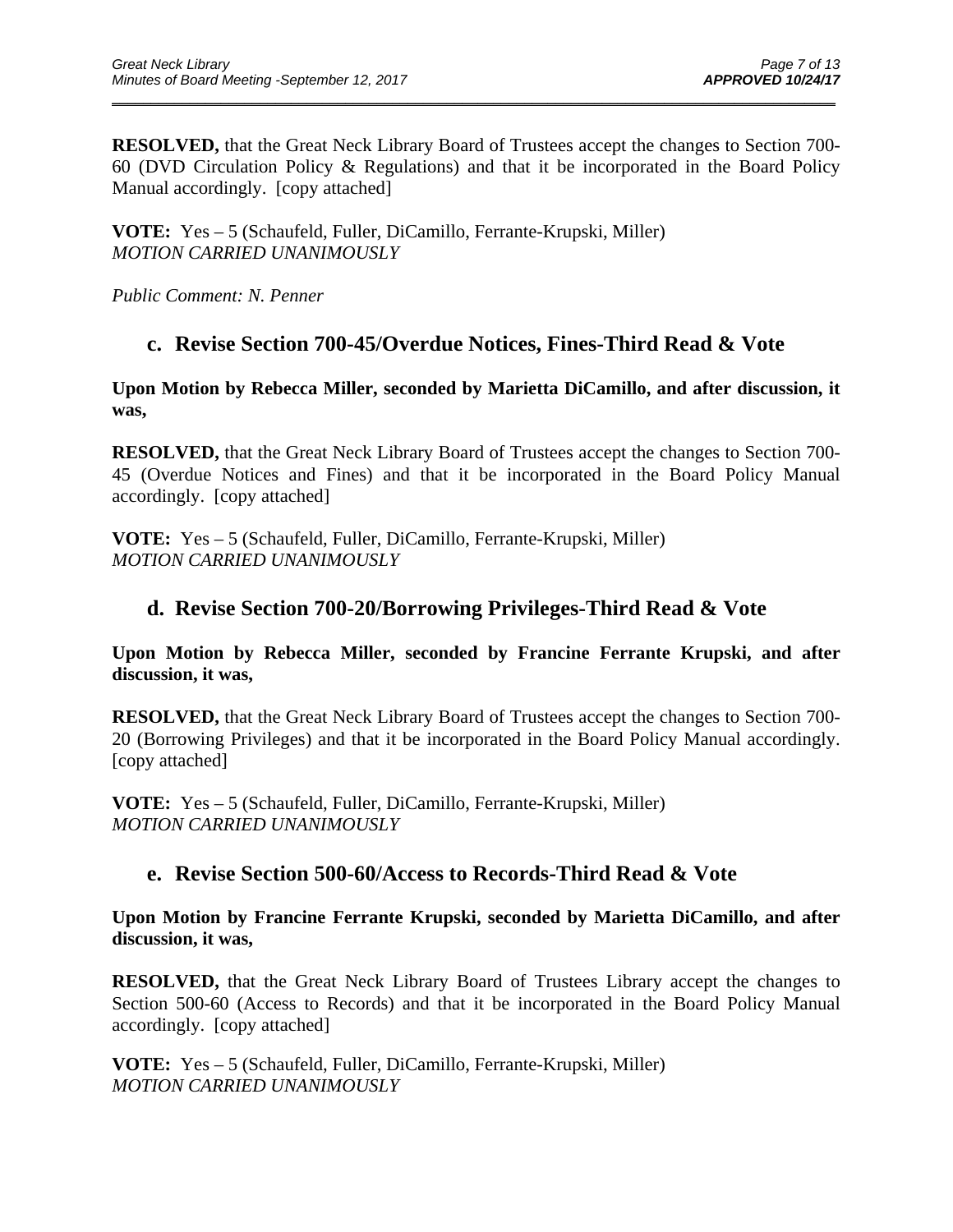## **f. Revise Section 400-30/Record Retention Policy-Third Read & Vote**

\_\_\_\_\_\_\_\_\_\_\_\_\_\_\_\_\_\_\_\_\_\_\_\_\_\_\_\_\_\_\_\_\_\_\_\_\_\_\_\_\_\_\_\_\_\_\_\_\_\_\_\_\_\_\_\_\_\_\_\_\_\_\_\_\_\_\_\_\_\_\_\_\_\_\_\_\_\_\_\_\_\_\_\_\_\_\_\_\_\_\_\_\_

### **Upon Motion by Francine Ferrante Krupski, seconded by Michael Fuller, and after discussion, it was,**

**RESOLVED,** that the Great Neck Library Board of Trustees Library accept the changes to Section 400-30 (Record Retention Policy) and that it be incorporated in the Board Policy Manual accordingly. [copy attached]

**VOTE:** Yes – 5 (Schaufeld, Fuller, DiCamillo, Ferrante-Krupski, Miller) *MOTION CARRIED UNANIMOUSLY* 

## **g. New Section 400-35/Patron Record Retention Policy-Third Read & Vote**

**Upon Motion by Michael Fuller, seconded by Francine Ferrante Krupski, and after discussion, it was,** 

**RESOLVED,** that the Great Neck Library Board of Trustees Library accept the new Section 400-35 (Patron Record Retention Policy) and that it be incorporated in the Board Policy Manual accordingly. [copy attached]

**VOTE:** Yes – 5 (Schaufeld, Fuller, DiCamillo, Ferrante-Krupski, Miller) *MOTION CARRIED UNANIMOUSLY* 

## **h. New Section 600-16/Book Sale Policy-Third Read & Vote**

### **Upon Motion by Michael Fuller, seconded by Rebecca Miller, and after discussion, it was,**

**RESOLVED,** that the Great Neck Library Board of Trustees Library accept the new Section 600-16 (Book Sale Policy) and that it be incorporated in the Board Policy Manual accordingly. [copy attached]

**VOTE:** Yes – 5 (Schaufeld, Fuller, DiCamillo, Ferrante-Krupski, Miller) *MOTION CARRIED UNANIMOUSLY* 

## **i. Revise Section 1400-40/Closing Policy-Third Read & Vote**

### **Upon Motion by Marietta DiCamillo, seconded by Francine Ferrante Krupski, and after discussion, it was,**

**RESOLVED,** that the Great Neck Library Board of Trustees Library accept the changes to Section 1400-40 (Closing Policy) and that it be incorporated in the Board Policy Manual accordingly. [copy attached]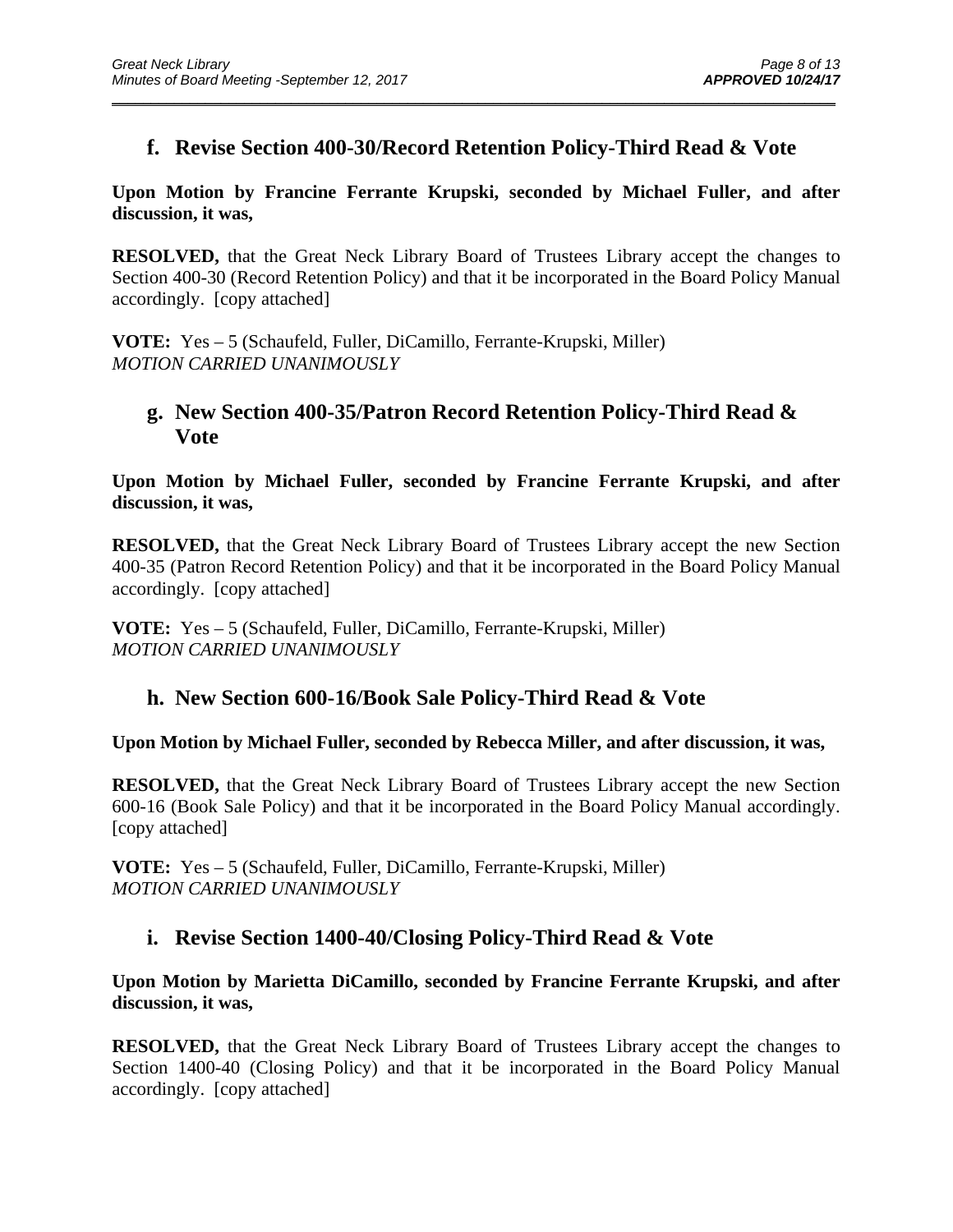**VOTE:** Yes – 5 (Schaufeld, Fuller, DiCamillo, Ferrante-Krupski, Miller) *MOTION CARRIED UNANIMOUSLY* 

## **j. Revise Section 1300-60/Other Government Agencies-Third Read & Vote**

\_\_\_\_\_\_\_\_\_\_\_\_\_\_\_\_\_\_\_\_\_\_\_\_\_\_\_\_\_\_\_\_\_\_\_\_\_\_\_\_\_\_\_\_\_\_\_\_\_\_\_\_\_\_\_\_\_\_\_\_\_\_\_\_\_\_\_\_\_\_\_\_\_\_\_\_\_\_\_\_\_\_\_\_\_\_\_\_\_\_\_\_\_

**Upon Motion by Rebecca Miller, seconded by Marietta DiCamillo, and after discussion, it was,** 

**RESOLVED,** that the Great Neck Library Board of Trustees Library accept the changes to Section 1300-60 (Other Government Agencies) and that it be incorporated in the Board Policy Manual accordingly. [copy attached]

**VOTE:** Yes – 5 (Schaufeld, Fuller, DiCamillo, Ferrante-Krupski, Miller) *MOTION CARRIED UNANIMOUSLY* 

## **k. Revise Section 500-30/Rules & Regulations for Use of the Library-Third Read & Vote**

**Upon Motion by Francine Ferrante Krupski, seconded by Rebecca Miller, and after discussion, it was,** 

**RESOLVED,** that the Great Neck Library Board of Trustees Library accept the changes to Section 500-30 (Rules & Regulations for Use of the Library) and that it be incorporated in the Board Policy Manual accordingly. [copy attached]

**VOTE:** Yes – 5 (Schaufeld, Fuller, DiCamillo, Ferrante-Krupski, Miller) *MOTION CARRIED UNANIMOUSLY* 

## **l. Revise Section 300-40/Organizational Chart-Third Read & Vote**

**Upon Motion by Michael Fuller, seconded by Rebecca Miller, and after discussion, it was,** 

**MOVED,** that the Great Neck Library Board of Trustees Library accept the changes to Section 300-40 (Organizational Chart) and that it be incorporated in the Board Policy Manual accordingly.

**Upon motion by Marietta DiCamillo and seconded by Michael Fuller the Board unanimously voted to table the motion.** *MOTION TABLED*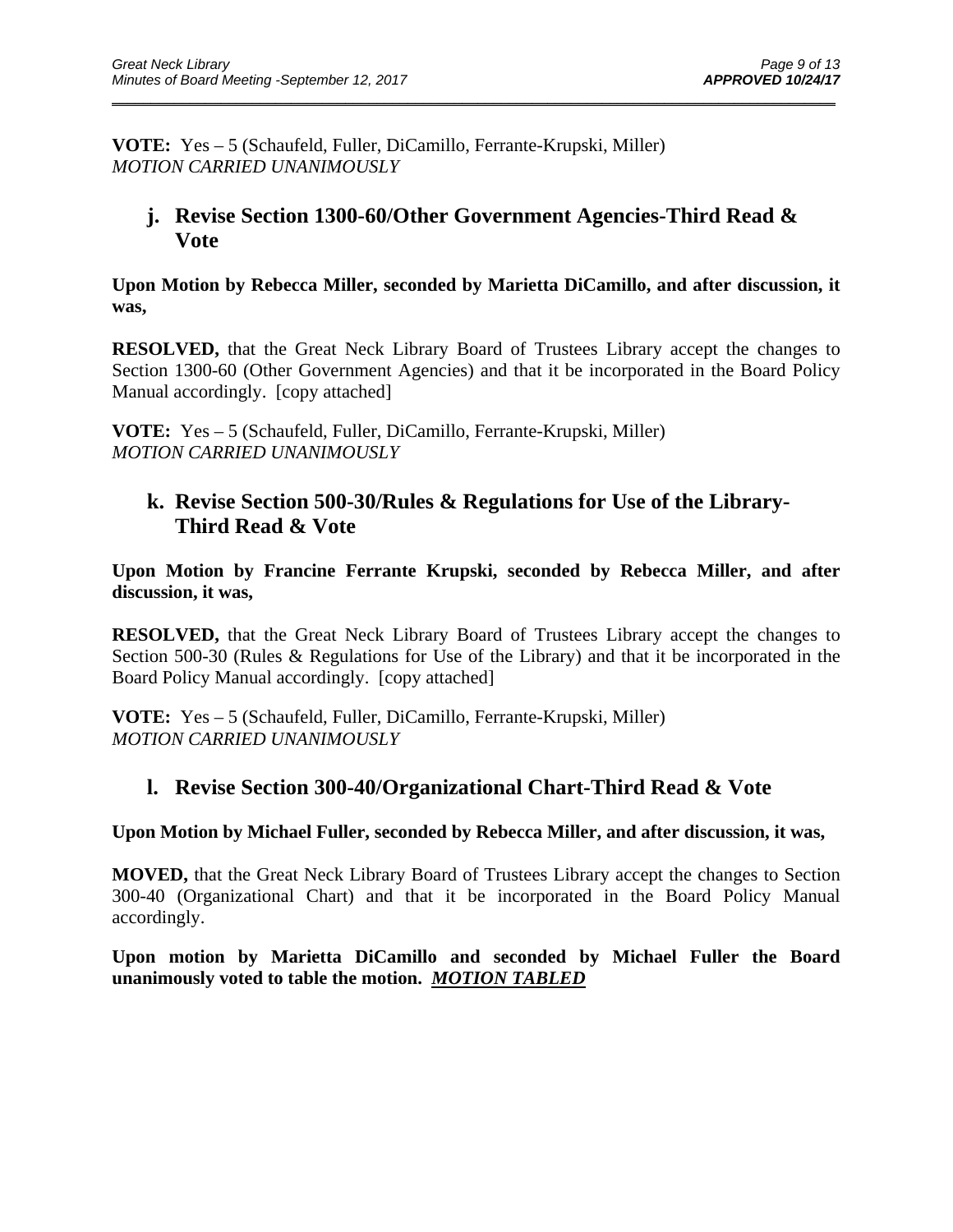## **NEW BUSINESS**

## **(a) Property Liability Insurance Renewal**

**Upon Motion by Marietta DiCamillo, second by Michael Fuller, and after discussion, it was,** 

\_\_\_\_\_\_\_\_\_\_\_\_\_\_\_\_\_\_\_\_\_\_\_\_\_\_\_\_\_\_\_\_\_\_\_\_\_\_\_\_\_\_\_\_\_\_\_\_\_\_\_\_\_\_\_\_\_\_\_\_\_\_\_\_\_\_\_\_\_\_\_\_\_\_\_\_\_\_\_\_\_\_\_\_\_\_\_\_\_\_\_\_\_

**RESOLVED**, that the Great Neck Library Board of Trustees renew its property/liability insurance Commercial Package, Automobile and Umbrella policies for the period September 1, 2017 through August 31, 2018 with Utica Insurance Companies as presented by Edwards and Company, for a total of \$80,418.00 to be charged to the Property/Liability Insurance line of the operating budget.

**VOTE:** Yes – 5 (Schaufeld, Fuller, DiCamillo, Ferrante-Krupski, Miller) *MOTION CARRIED UNANIMOUSLY* 

*Board Comment: Trustee DiCamillo requested these insurance policies to be bid out next year.* 

## **(b) Approval of Job Posting for Library Director**

**Upon Motion by Rebecca Miller, second by Marietta DiCamillo, and after discussion, it was,** 

**RESOLVED**, that the Great Neck Library Board of Trustees accept the Library Director Job Posting as attached.

**VOTE:** Yes – 4 (Schaufeld, Fuller, DiCamillo, Ferrante-Krupski)  $Recuse - 1$  (Miller) *MOTION CARRIED* 

### **(c) Advertisement for Library Director**

**Upon Motion by Francine Ferrante Krupski, second by Marietta DiCamillo, and after discussion, it was,** 

**RESOLVED**, that the Great Neck Library Board of Trustees authorize the placement of the Director Search advertisement, as approved in the preceding resolution, in the following publications: ALA and Library Journal, as well as free listings in St John's University, CW Post, Queens College, Metro New York, New York Library Association, LILRC and Nassau and Suffolk Listserv at a total cost not to exceed \$3,000 for all sites listed. Such funds to be taken from the Recruitment & Training budget line.

**VOTE:** Yes – 5 (Schaufeld, Fuller, DiCamillo, Ferrante-Krupski, Miller) *MOTION CARRIED UNANIMOUSLY*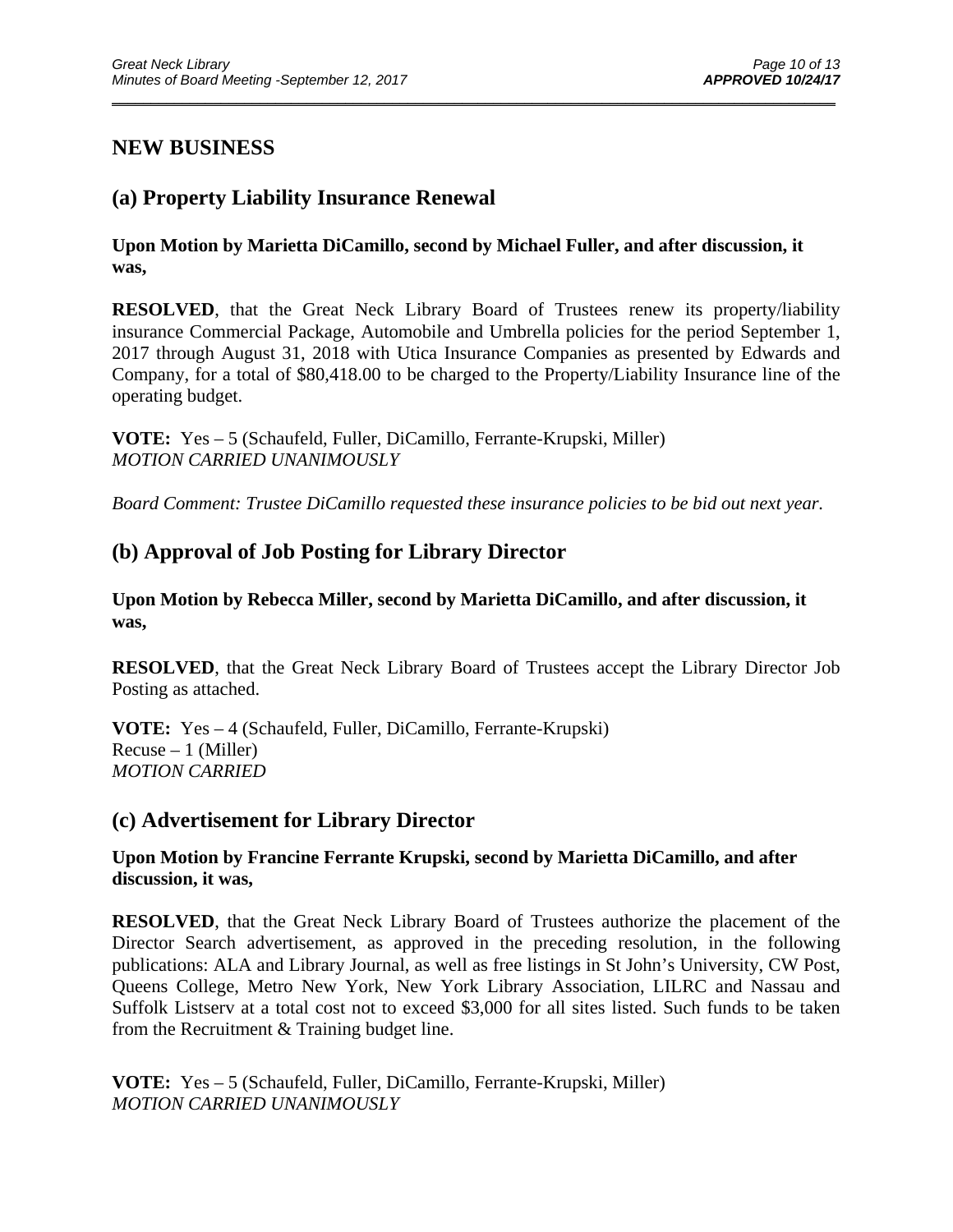## **(d) Appointment of Interim Assistant Director**

#### **Upon Motion by Marietta DiCamillo, second Francine Ferrante Krupski, and after discussion, it was,**

**RESOLVED**, that the Great Neck Library Board authorize the appointment of Irina Zaionts as Interim Assistant Director at an annual salary of \$80,000.00, effective October 1, 2017. A memorandum of agreement is to be executed to memorialize such agreement pending review by counsel.

\_\_\_\_\_\_\_\_\_\_\_\_\_\_\_\_\_\_\_\_\_\_\_\_\_\_\_\_\_\_\_\_\_\_\_\_\_\_\_\_\_\_\_\_\_\_\_\_\_\_\_\_\_\_\_\_\_\_\_\_\_\_\_\_\_\_\_\_\_\_\_\_\_\_\_\_\_\_\_\_\_\_\_\_\_\_\_\_\_\_\_\_\_

**VOTE:** Yes – 5 (Schaufeld, Fuller, DiCamillo, Ferrante-Krupski, Miller) *MOTION CARRIED UNANIMOUSLY* 

## **(e) Approve Purchase of ViewScan III-7**

**Upon Motion by Marietta DiCamillo, second by Michael Fuller, and after discussion, it was,** 

**RESOLVED**, that the Great Neck Library Board of Trustees approve the purchase of a ViewScan III-7 for the Great Neck Library in the amount of \$ 8385.95 from Precision Microproducts of America such funds to be taken from the Main Building and Special Services Fund.

**VOTE:** Yes – 5 (Schaufeld, Fuller, DiCamillo, Ferrante-Krupski, Miller) *MOTION CARRIED UNANIMOUSLY* 

*Board Comment: Per Trustee DiCamillo these funds will come from the awarded Bullet Grant.* 

## **(f) Opening & Closing of the Polls for the October 2017 Election**

Steve Kashkin volunteered to open the polls and Treasurer DiCamillo volunteered to close the polls at the Parkville branch on October 3oth.

Trustee Ferrante Krupski volunteered to open the polls and Secretary Fuller volunteered to close the polls at the Main Library on October 30th.

### **(g) Policy Manual Changes**

- a. Revise Section 700-40/Loan Periods and Limitations First Read
- b. New Section # 800-25/Use of Photocopying Machines and Scanners First Read
- c. Revise Section #400-10/Reserve and Restricted Funds First Read

## **(h) Approve/Ratify the Approval of Ferrantello Group to Produce a CAD File**

**Upon Motion by Rebecca Miller, second by Marietta DiCamillo, and after discussion, it was,**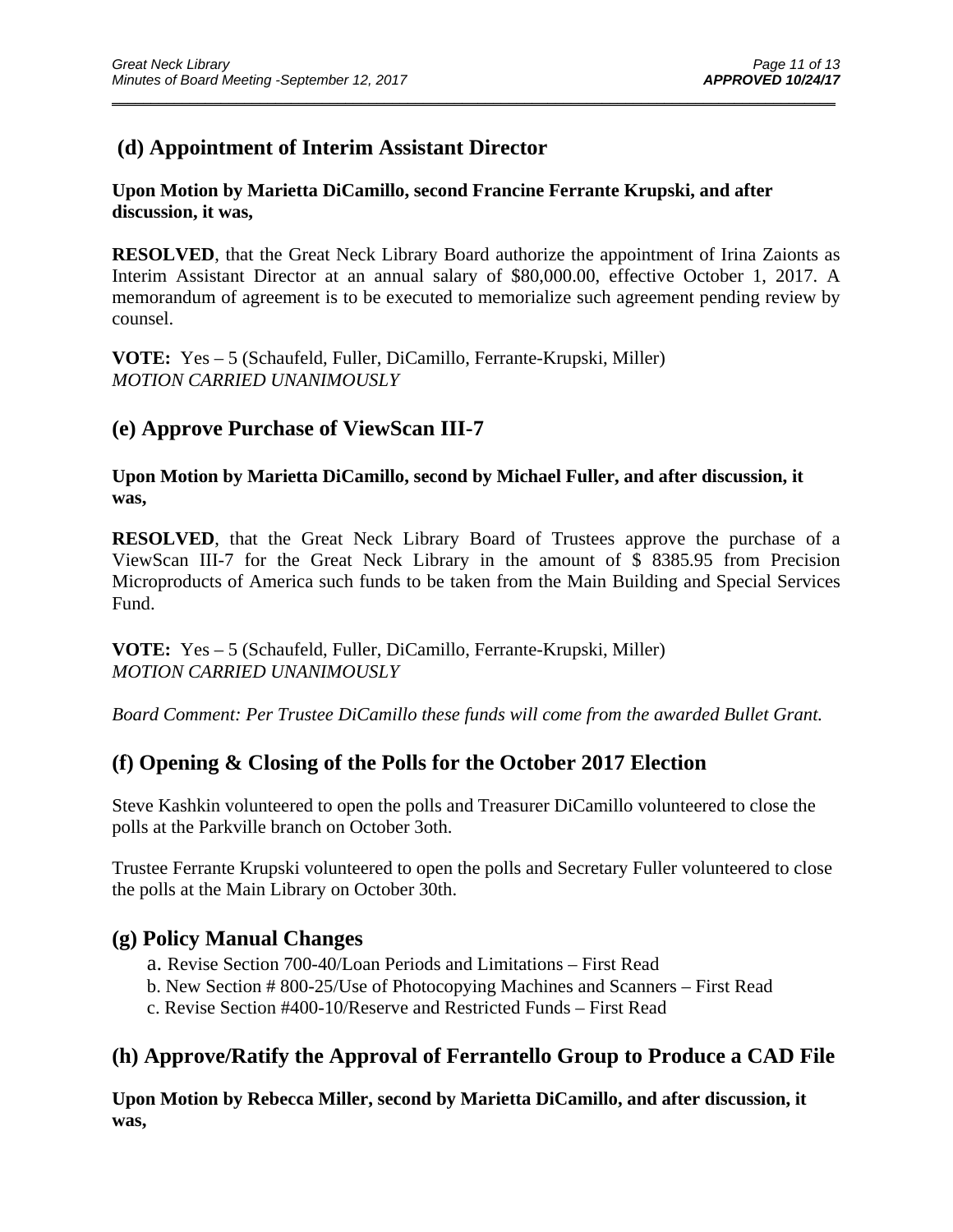**RESOLVED**, that the Board of Trustees of the Great Neck Library ratify the approval for the expenditure of \$500.00 to Ferrantello Group to produce a CAD file of the final site survey as per their proposal dated June 1, 2017. The survey is required by Bayview Landscape Architecture. This expenditure is to be charged to the Landscaping fund. **VOTE:** Yes – 5 (Schaufeld, Fuller, DiCamillo, Ferrante-Krupski, Miller) *MOTION CARRIED UNANIMOUSLY* 

## **(i) Acceptance of Donation to the Landscaping Fund**

### **Upon Motion by Michael Fuller, second by Marietta DiCamillo, and after discussion, it was,**

**RESOLVED**, that the Board of Trustees of the Great Neck Library accept the donation of \$1,000.00 from 218 Lakeville Acquisition LLC for the Landscaping Fund and that an acknowledgment and thank you letter be issued.

**VOTE:** Yes – 5 (Schaufeld, Fuller, DiCamillo, Ferrante-Krupski, Miller) *MOTION CARRIED UNANIMOUSLY* 

# **(j) Approval of Architect to Secure Public Assembly Permit for Parkville**

**Upon Motion by Michael Fuller , second by Marietta DiCamillo, and after discussion, it was,** 

**RESOLVED**, that the Board of Trustees of the Great Neck approve the hiring of Paul de Silva Architect at a cost of \$6,000.00 to provide drawings of the Parkville Branch that are needed to secure the Public Assembly Permit; such funds to be taken from the Branch and Special Services fund.

**VOTE:** Yes – 5 (Schaufeld, Fuller, DiCamillo, Ferrante-Krupski, Miller) *MOTION CARRIED UNANIMOUSLY* 

### **CORRESPONDENCE**

- D. Chan Letter patron was present and presented his request to the Board of Trustees.
	- The Board requested this item be checked with insurance and legal.
- N. Penner Letter- patron was in attendance earlier but left prior to Open Time.
- K. Rubin Letter patron was not present
- H. Andres Letter– patron was not present
- GN Historical Society Letter patron was present and spoke on a plaque for the Local History Room acknowledging staff that contributed to its existence and set up.
- J. Schwartz Letter– patron was not present